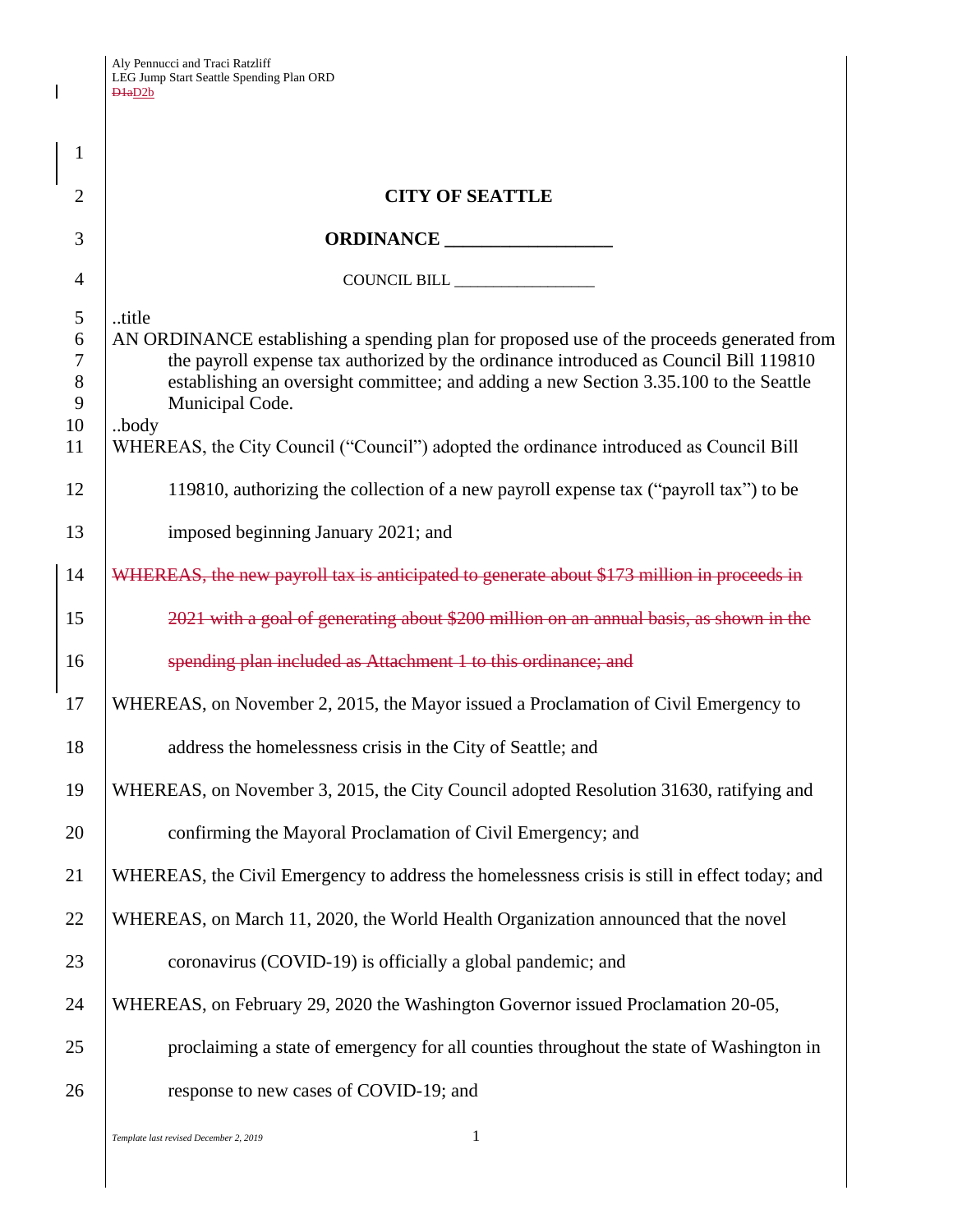| $\mathbf{1}$   | WHEREAS, on March 13, 2020 the President of the United States declared a national state of     |  |
|----------------|------------------------------------------------------------------------------------------------|--|
| $\overline{2}$ | emergency in response to the COVID-19 pandemic; and                                            |  |
| 3              | WHEREAS, on March 25, 2020 the Washington Governor issued Proclamation 20-25,                  |  |
| 4              | prohibiting all people in Washington State from leaving their homes and all non-essential      |  |
| 5              | businesses in Washington State from conducting business ("Stay Home – Stay Healthy             |  |
| 6              | Proclamation"); and                                                                            |  |
| $\tau$         | WHEREAS, these actions are appropriate for public health reasons but result in severe economic |  |
| 8              | impacts on families and individuals in Seattle; and                                            |  |
| 9              | WHEREAS, these impacts are felt most strongly by people with low incomes who have become       |  |
| 10             | unemployed or had their work hours severely reduced; and                                       |  |
| 11             | WHEREAS, the affordable housing crisis, homelessness emergency, and now the COVID-19           |  |
| 12             | pandemic and related economic and unemployment emergencies, in Seattle are deeply              |  |
| 13             | impacting the lives of people throughout Seattle and the region and disproportionately         |  |
| 14             | harms people of color, immigrants, the LGBTQ community, indigenous peoples'                    |  |
| 15             | communities, disabled community members, and women, who already struggle against               |  |
| 16             | entrenched inequality; and                                                                     |  |
| 17             | WHEREAS, average rents in Seattle rose 69 percent between 2010 and 2018, far beyond the rate   |  |
| 18             | of inflation and more than double the national average; and                                    |  |
| 19             | WHEREAS, more than 4,280 students in Seattle Public Schools are homeless or have unstable      |  |
| 20             | housing; and                                                                                   |  |
| 21             | WHEREAS, even before the COVID-19 emergency, thousands of Seattle renters faced eviction       |  |
| 22             | threats every year, and in September 2018, the Seattle Women's Commission and the              |  |
| 23             | King County Bar Association jointly published Losing Home: The Human Cost of                   |  |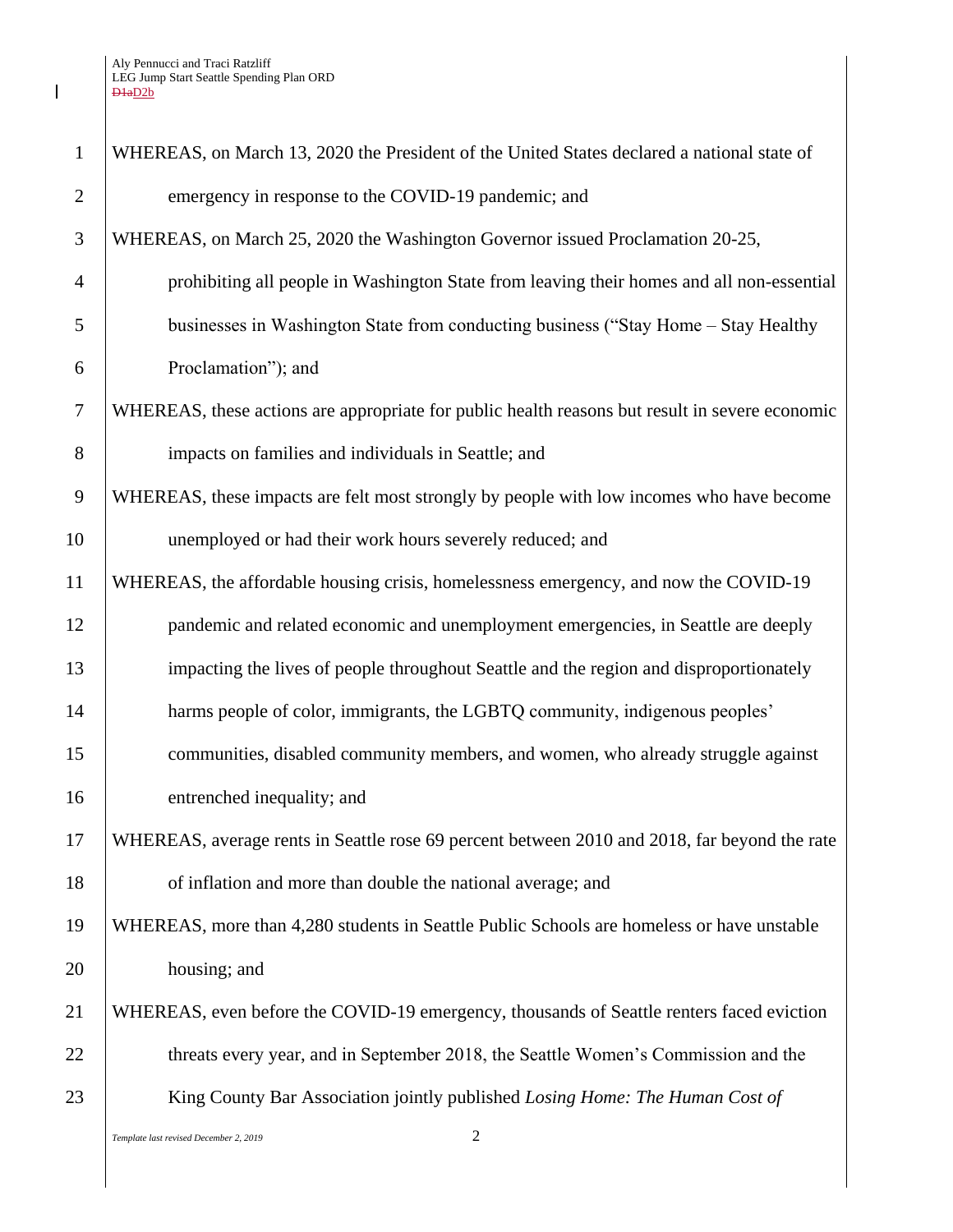$\mathsf I$ 

| $\mathbf{1}$   | Eviction in Seattle, finding that more than half of Seattle renters receiving eviction     |  |
|----------------|--------------------------------------------------------------------------------------------|--|
| $\overline{2}$ | notices in 2017 owed one month's rent or less, and most tenants who are evicted become     |  |
| 3              | homeless; and                                                                              |  |
| $\overline{4}$ | WHEREAS, the Losing Home report found that evictions in Seattle fall disproportionately on |  |
| 5              | women and people of color, with people of color constituting about 35 percent of renters,  |  |
| 6              | and nearly 52 percent of evictions involved people of color; and                           |  |
| $\overline{7}$ | WHEREAS, the October 2019 Report and Recommendations of the King County Regional           |  |
| 8              | Affordable Housing Task Force found that 156,000 affordable homes were needed              |  |
| 9              | immediately and another 88,000 affordable homes by 2040 to ensure that no low-income       |  |
| 10             | or working households were cost burdened; and                                              |  |
| 11             | WHEREAS, the 2019 point-in-time count of people experiencing homelessness in King County   |  |
| 12             | estimates there are 11,199 individuals experiencing homelessness in the region; and        |  |
| 13             | WHEREAS, the Third Door Coalition proposal advocates for the creation of 6,500 permanent   |  |
| 14             | supportive housing units as a proven solution for meeting the housing and services needs   |  |
| 15             | of those who are chronically homelessness; and                                             |  |
| 16             | WHEREAS, the City recognizes the importance of using a "Housing First" approach in the     |  |
| 17             | development of permanent housing for those experiencing homelessness that prioritizes      |  |
| 18             | providing access to low or no barrier housing for such persons; and                        |  |
| 19             | WHEREAS, in addition to increasing investments to support programs that provide housing    |  |
| 20             | security and that increase the supply of affordable housing, the Council is committed to   |  |
| 21             | pursuing additional strategies, such as changes to development regulations and permit      |  |
| 22             | review processes, to reduce the time and costs of building affordable housing; and         |  |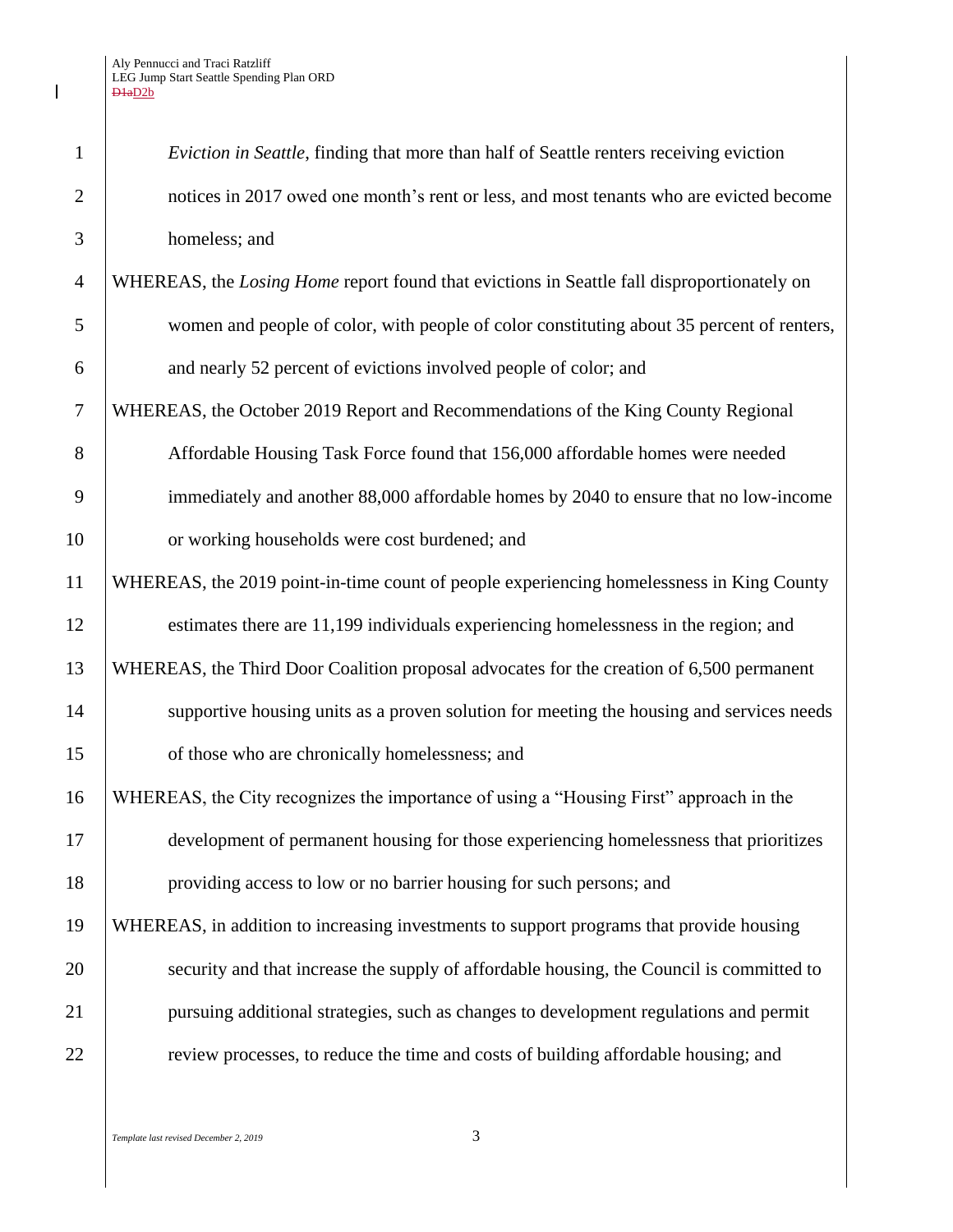$\mathsf I$ 

| $\mathbf{1}$   | WHEREAS, in October 2016, the Council adopted, with the Mayor concurring, Resolution         |  |
|----------------|----------------------------------------------------------------------------------------------|--|
| $\overline{2}$ | 31712, endorsing community principles for green jobs, defining a green job as one that       |  |
| 3              | preserves or enhances environmental health as well as the economic and social well-          |  |
| $\overline{4}$ | being of people and communities, centers on communities most negatively impacted by          |  |
| 5              | climate change, and pays a living wage while providing career pathways; and                  |  |
| 6              | WHEREAS, the City Council adopted Resolution 31895 establishing a Green New Deal for         |  |
| 7              | Seattle; and                                                                                 |  |
| 8              | WHEREAS, Resolution 31895 envisioned the need to establish a dedicated revenue source in     |  |
| 9              | order to implement Green New Deal strategies, including creating more permanently            |  |
| 10             | affordable housing, located near transit hubs, green space, and neighborhood amenities to    |  |
| 11             | reduce dependence on private vehicles and strengthening green building standards for         |  |
| 12             | new construction to minimize emissions while maximizing energy efficiency; and               |  |
| 13             | WHEREAS, the Council is committed to advancing strategies to improve job quality for the     |  |
| 14             | local work force, including investing in labor-management trainings and partnering with      |  |
| 15             | other entities committed to implementing and adopting innovative workforce strategies;       |  |
| 16             | and                                                                                          |  |
| 17             | WHEREAS, the new tax will generate significant funds that will increase the construction and |  |
| 18             | preservation of new permanently affordable housing units for low-income households to        |  |
| 19             | address the housing affordability and homelessness crisis, will contribute to reducing       |  |
| 20             | Seattle's climate pollution, and will in the process support living-wage jobs, and in doing  |  |
| 21             | so will help the City make the necessary changes to shift Seattle's economy to be more       |  |
| 22             | equitable and ecologically sustainable; and                                                  |  |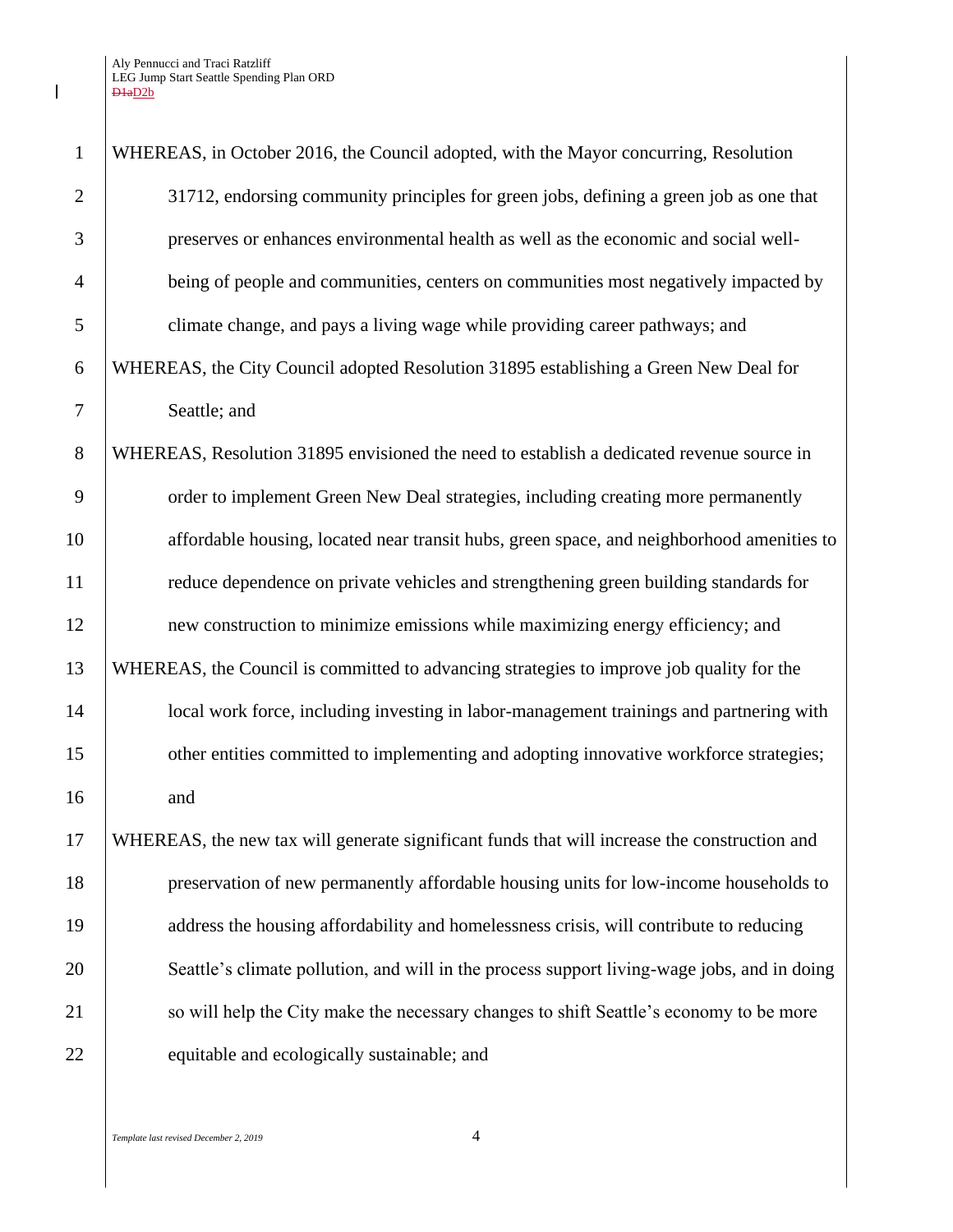| $\mathbf{1}$   | WHEREAS, the City is committed to eliminating racial inequities through implementation of the |  |
|----------------|-----------------------------------------------------------------------------------------------|--|
| $\overline{2}$ | Race and Social Justice Initiative; and                                                       |  |
| 3              | WHEREAS, Resolution 31577, adopted in May 2015, affirmed that The City of Seattle's core      |  |
| $\overline{4}$ | value of racial and social equity is one of the foundations on which the Comprehensive        |  |
| 5              | Plan is built, and defined "equitable development" as public and private investments,         |  |
| 6              | programs, and policies in neighborhoods to meet the needs of marginalized people and          |  |
| $\tau$         | reduce disparities; and                                                                       |  |
| 8              | WHEREAS, Ordinance 125173, passed in October 2016, amended the Seattle Comprehensive          |  |
| 9              | Plan to increase its emphasis on race and social equity, and affirm the conclusions of the    |  |
| 10             | Seattle 2035 Equity Analysis that was part of the City's overall analysis of the Plan; and    |  |
| 11             | WHEREAS, Resolution 31711, adopted in September 2016, identified the Equitable                |  |
| 12             | Development Initiative as a key component of implementing Ordinance 125173 and                |  |
| 13             | approved the Equitable Development Implementation Plan and the Equitable                      |  |
| 14             | Development Financial Investment Strategy to advance the public purposes of                   |  |
| 15             | community stability, cohesion, and affordability; and                                         |  |
| 16             | WHEREAS, the City's Equitable Development Initiative supports community driven projects       |  |
| 17             | that promote economic opportunities for marginalized populations and enhance                  |  |
| 18             | community cultural anchors, affordable housing development, health services, child care       |  |
| 19             | services, and other community services that support the needs of diverse populations in       |  |
| 20             | areas at risk of displacement; and                                                            |  |
| 21             | WHEREAS, the Equitable Development Initiative receives annual funding of \$5 million from     |  |
| 22             | the short-term rental tax, but this funding is insufficient to support the number of current  |  |
| 23             | projects in development and additional future projects; and                                   |  |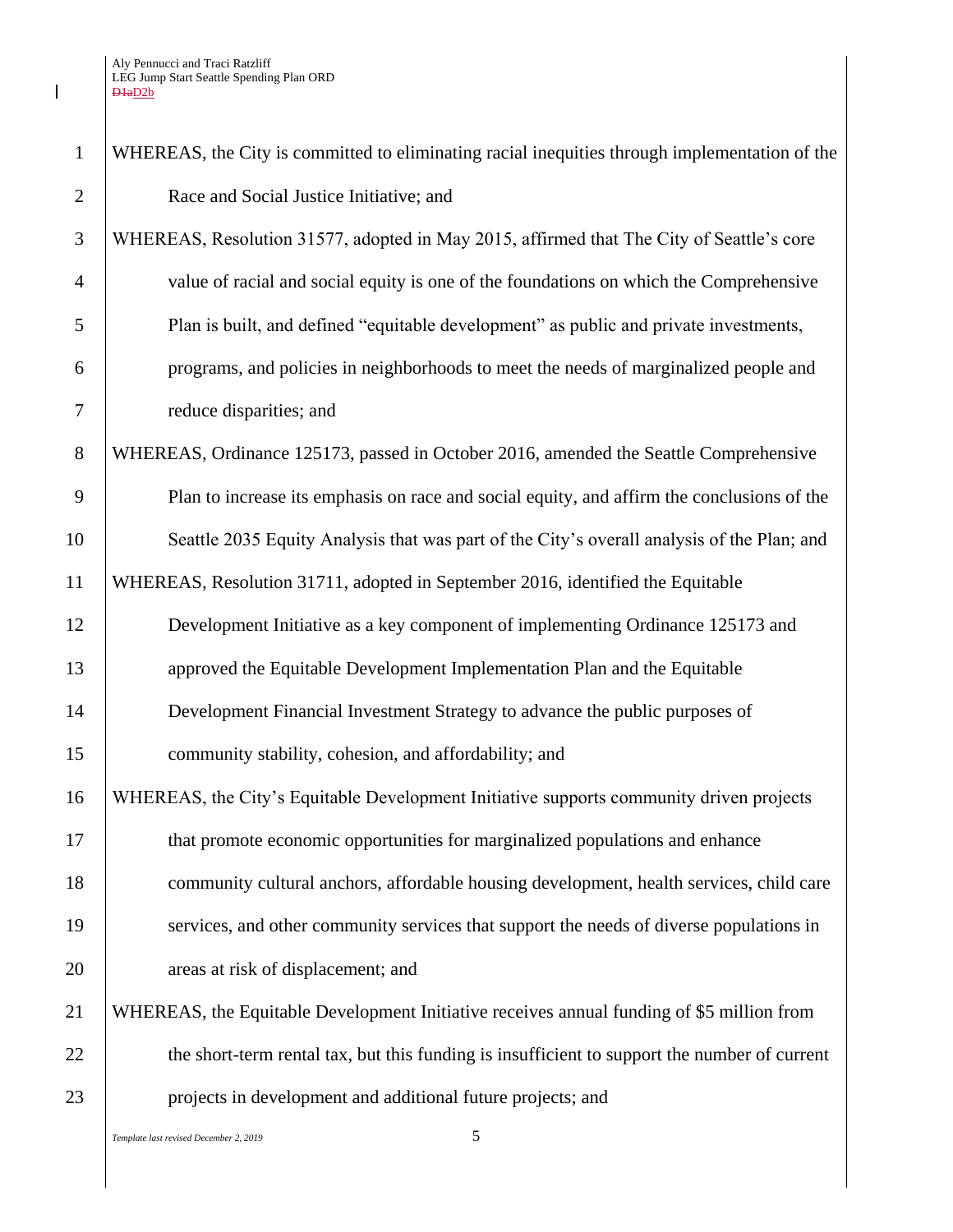| $\mathbf{1}$   | WHEREAS, on March 18, 2019, the City Council adopted Resolution 31870, committing to             |  |
|----------------|--------------------------------------------------------------------------------------------------|--|
| $\overline{2}$ | taking future actions to mitigate displacement impacts on marginalized communities,              |  |
| 3              | including communities of color and low-income communities, particularly in                       |  |
| $\overline{4}$ | neighborhoods identified as at high risk of displacement by the Growth and Equity                |  |
| 5              | Analysis. One action called for was to identify a permanent and consistent source of             |  |
| 6              | funding for the Equitable Development Initiative, beyond the \$5 million per year                |  |
| 7              | expected to be generated through the short-term rental tax, with a long-term goal of \$20        |  |
| 8              | million annually; and                                                                            |  |
| 9              | WHEREAS, the new payroll tax will generate significant funds to address identified inequities    |  |
| 10             | and to respond to the economic and public health impacts caused by the COVID-19                  |  |
| 11             | pandemic that are anticipated to persist beyond 2020; NOW, THEREFORE,                            |  |
| 12             | BE IT ORDAINED BY THE CITY OF SEATTLE AS FOLLOWS:                                                |  |
| 13             | Section 1. Findings. The City Council finds that:                                                |  |
| 14             | A. On March 3, 2020, the Mayor proclaimed that a civil emergency exists in the City of           |  |
| 15             | Seattle related to the COVID-19 virus.                                                           |  |
| 16             | B. On March 11, 2020, the Governor of Washington State and the Local Health Officer              |  |
| 17             | for Public Health – Seattle & King County issued parallel orders prohibiting gatherings of $250$ |  |
| 18             | people or more for social, spiritual and recreational activities in King County.                 |  |
| 19             | C. On March 13, 2020, the Governor of Washington state issued an emergency order                 |  |
| 20             | announcing all K-12 schools in Washington to be closed from March 17, 2020 through June 19,      |  |
| 21             | 2020 to combat the spread of the disease.                                                        |  |
| 22             | D. On March 13, 2020, the President of the United States declared a national emergency           |  |
| 23             | to allow the government to marshal additional resources to combat the virus.                     |  |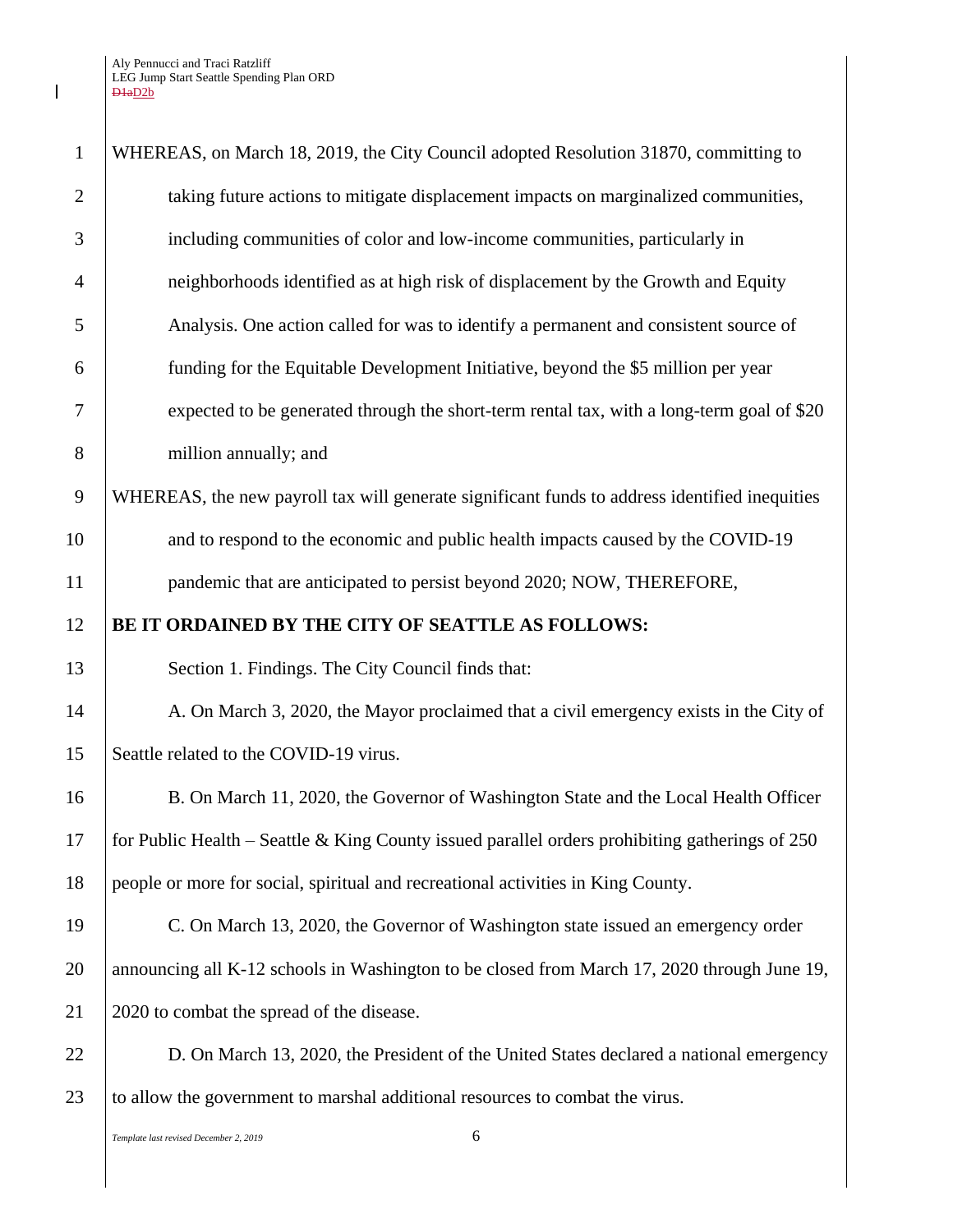E. On March 23, 2020, the Governor of Washington State issued an emergency order ("the Stay Home, Stay Safe" order) announcing that "[a]ll people in Washington State shall immediately cease leaving their home or place of residence except: (1) to conduct or participate in essential activities, and/or (2) for employment in essential business services."

 F. As of June 11, 2020, the Washington State Department of Health confirmed 25,171 cases of COVID-19 and 1,204 deaths caused by the virus in Washington State, with 8,611 confirmed cases and 586 deaths caused by the virus in King County.

8 G. The COVID-19 crisis has had a significant impact on the local economy impacting the retail, restaurant, construction, gig economy, and other industries resulting in layoffs and reduced work hours for a significant percentage of this workforce and loss of income for small businesses. These impacts are being felt most strongly by low income workers, people of color, immigrants, and members of the LGBTQIA community, who have become unemployed or had their work hours severely reduced and will have both immediate and long-term impacts.

 H. There are at least 38,000 businesses in the City of Seattle employing a minimum of 655,000 individuals. Since the Governor of Washington closed or limited operations of many businesses in the state beginning in March, the statewide unemployment rate went from 5.1 percent in March to 15.4 percent in April. This equates to 199,000 individuals in March, and 610,000 individuals in April who are unemployed. In the Seattle/ Bellevue/Everett area, the 19 | unemployment rate went from 5.6 percent in March to 14.5 percent in April. This equates to 96,000 individuals in March and 248,000 individuals in April who are unemployed. Rising unemployment will put more and more Seattle households, particularly low-income households, 22 | in financial peril.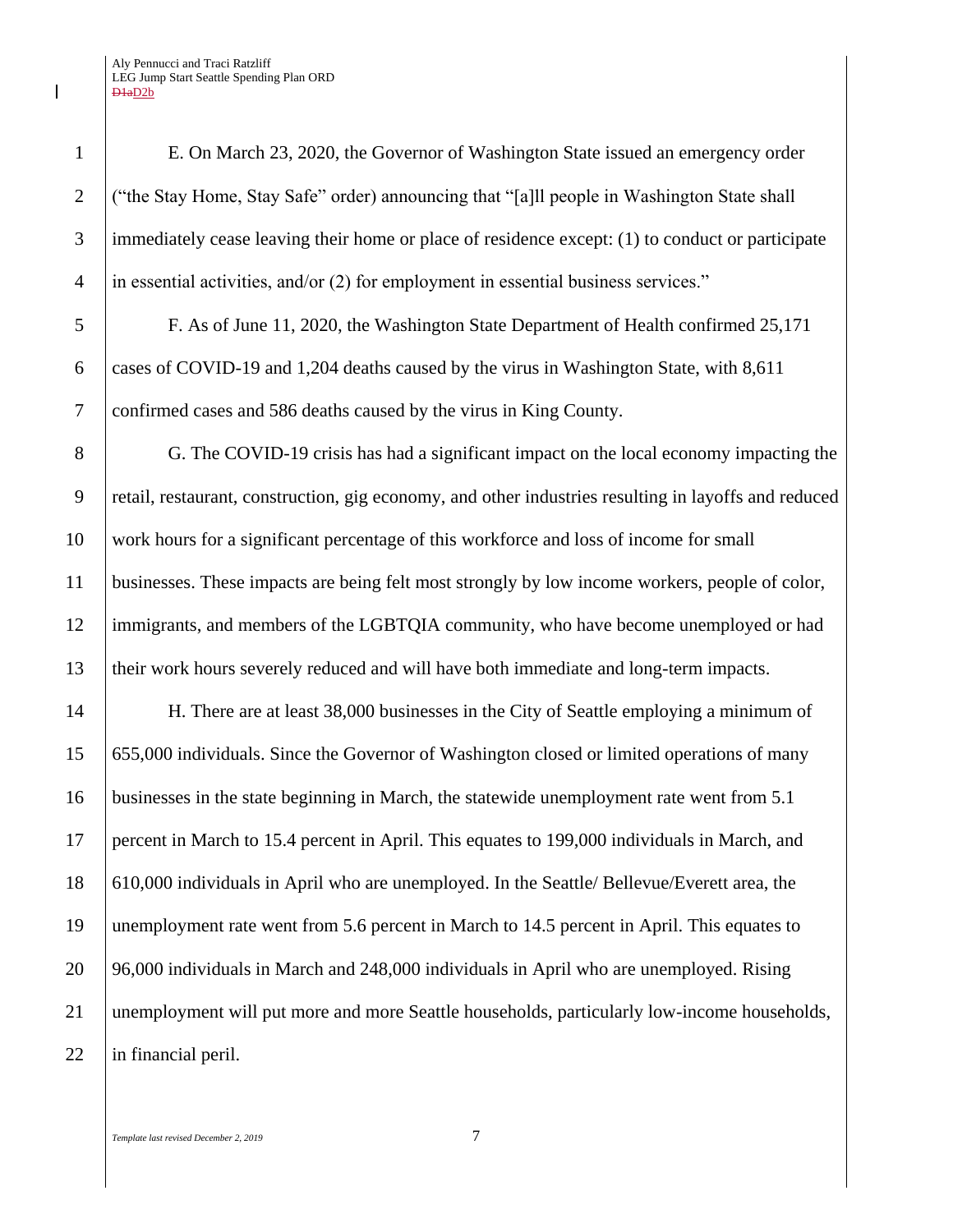I. Providing financial assistance to small business owners and operators is necessary to prevent small businesses from having to close permanently due to the hardship associated with government-mandated full or partial closure of their businesses, or requirements to implement new businesses practices and physical modifications to the business to meet public health guidance, during and after the COVID-19 crisis. Such assistance shall provide economic benefits  $\overline{6}$  to the public by saving or creating jobs, moderating impacts to local tax revenue by supporting continue operations of small businesses and ensuring that businesses can modify operations as necessary to comply with public health guidance.

 J. Federal and state assistance is inaccessible to many people with low-incomes, to many 10 small businesses, and is being delayed for many others, and will not be sufficient to meet their basic needs during the COVID-19 public health and financial crisis. In addition, federal assistance provided to small businesses may not allow flexibility in terms of non-payroll costs that can be covered, timeline for expending funds, etc. Therefore, additional and immediate financial support to small businesses and people with low-incomes is necessary to help meet their basic needs and to help minimize impacts to public health as well as the local economy.

16 K. The economic impacts from the COVID-19 emergency are drastic and immediate but are also expected to last much longer than the civil shut-down emergency itself.

 L. Data from the 2012-2016 American Community Survey (ACS) shows that: over 60,000 households in Seattle with incomes at or below 80 percent of AMI are cost burdened, paying more than 30 percent of their income for rent and utilities; and 29,000 households with incomes at or below 50 percent of area AMI are severely cost burdened, paying over 50 percent 22 of their income for rent and utilities, and, as a result, are at potential risk of homelessness.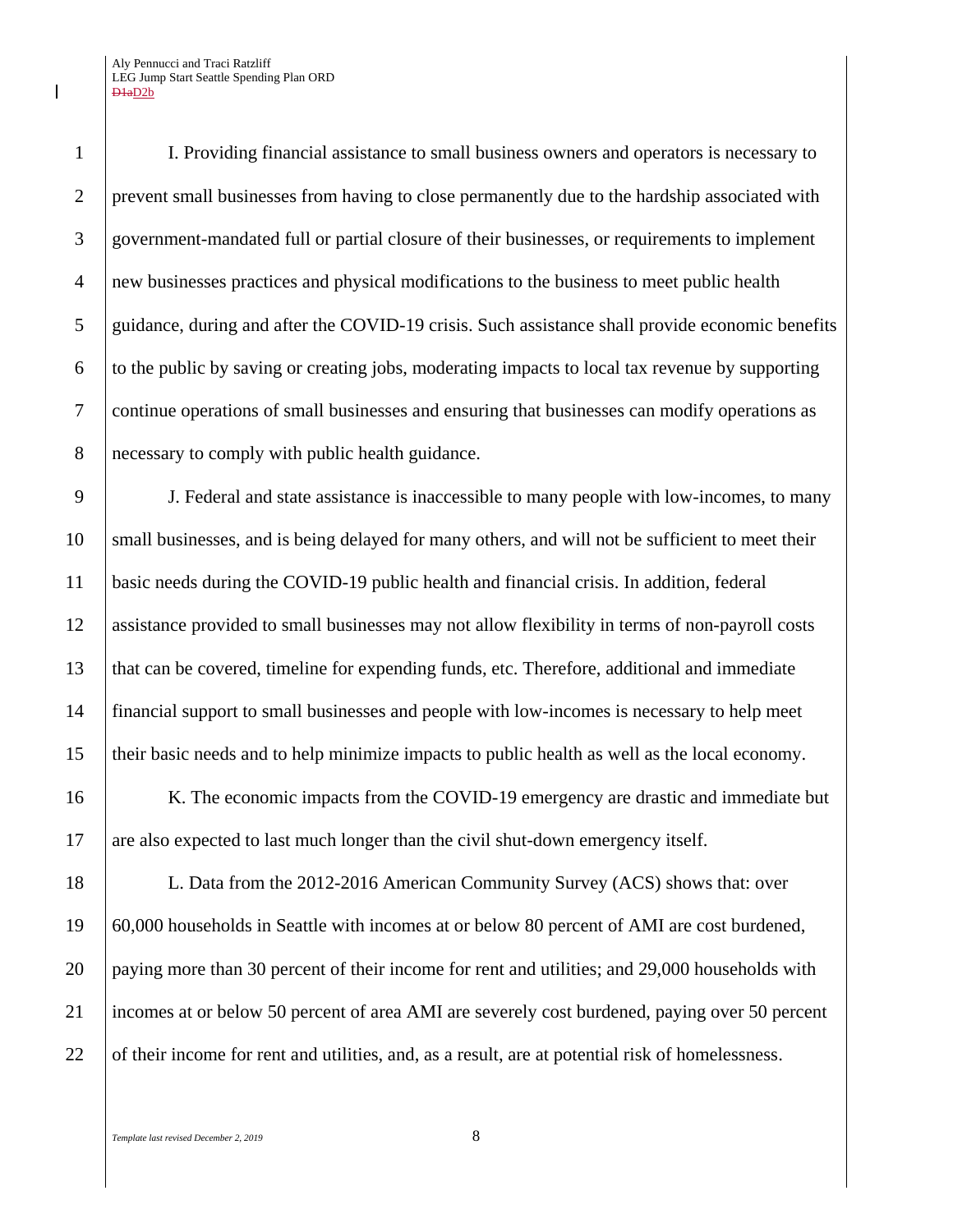M. The COVID-19 emergency poses a serious threat to the housing stability of households who are unable to pay rent due during the crisis and is expected to impact the ability for people to be securely housed beyond 2020.

 N. Spending on equitable development investments, including the community-identified 5 and City-approved projects included in the Equitable Development Financial Investment Strategy, achieves a clear public purpose in advancing the City's core value of racial and social equity through fostering the development and improvement of physical and social assets serving 8 communities, economic development, education, and workforce training programs, and other public benefits.

 O. The spending plan is being tailored to address both the shorter (2021) and longer-term (2022 and beyond) basic human health and public health needs created by the multiple and 12 overlapping crises, which include the long-running affordable housing and homelessness crisis, food insecurity, and loss of childcare and small businesses through the community, which has now been greatly exacerbated and complicated by the COVID-19 pandemic and related economic and unemployment crises.

 P. Investments in the programs and services described in this ordinance will help counteract the economic and health impacts caused by the COVID-19 crisis by investing in low- income communities, small businesses, and other services that will continue to be needed in 2021 and beyond by people who saw significant reductions in income due to employment 20 changes and business closures or reductions stemming from the crisis.

**Q.** The City's Adopted 2020 Budget fully appropriates all available municipal revenues 22 to address the many and varied needs of the community.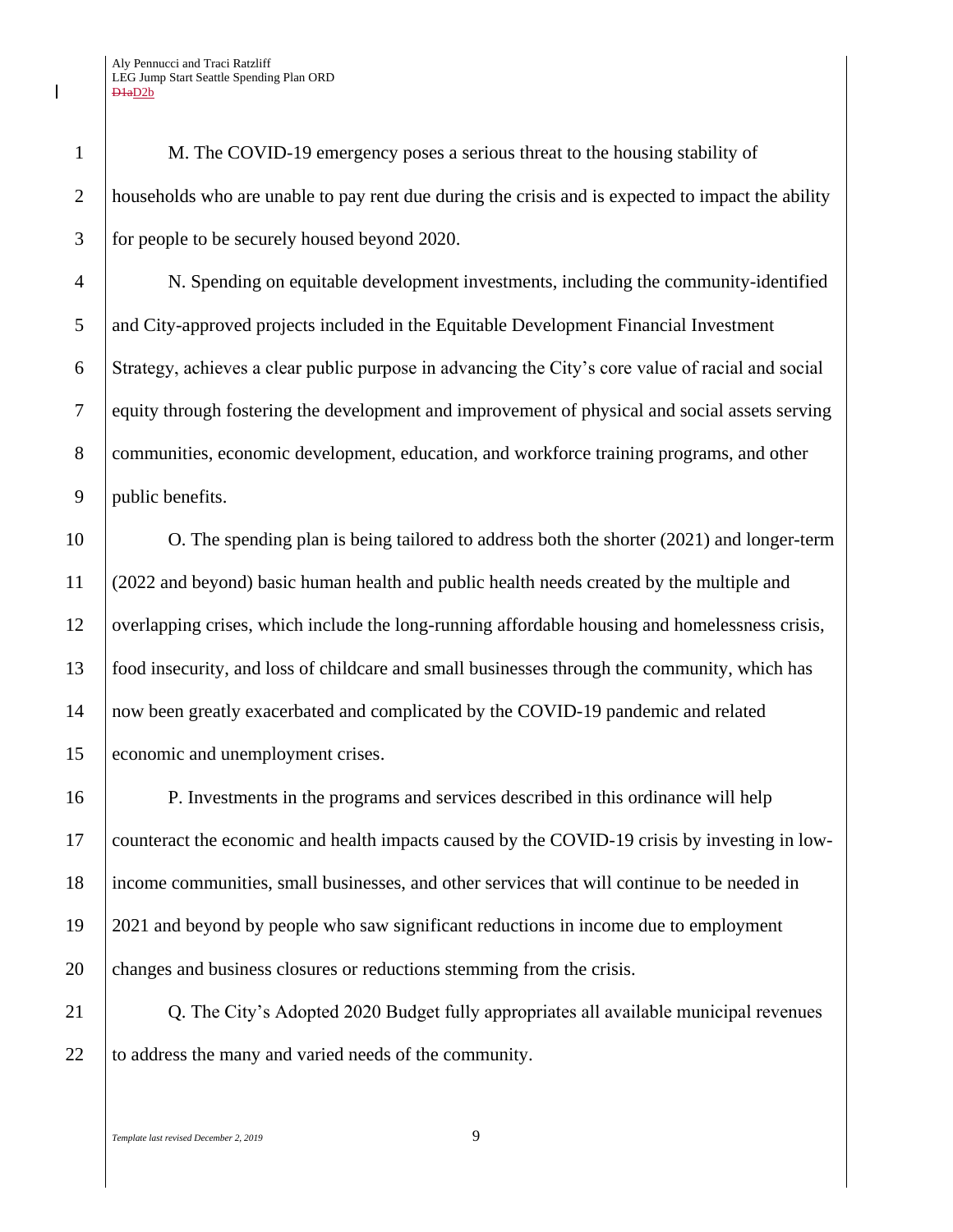R. At an April 22 presentation to the Select Budget Committee, the City Budget Director 2 Stated that a "Rapid Recovery" in City General Fund finances from the COVID 19 civil emergency would result in a \$100 million or 7 percent reduction in General Fund revenues available for City spending priorities in 2020, and further stated that a "Slow Recovery" scenario would result in a \$186 million or 13 percent reduction in General Fund revenues and about \$113 million reduction in other general government revenues in 2020, for a total reduction of about \$300 million in 2020.

8 S. The City will impose a new payroll tax through Council Bill 119810 that is expected to 9 provide new and sufficient revenues to allow the City, in 2021, to replenish emergency funds 10 used in 2020 to make public assistance available to households most impacted by the COVID-19 11 civil emergency and to provide resources to maintain services and provide longer terms solutions 12 to address the inequities exacerbated by the COVID-19 crisis.

13 Section 2. Proceeds from the new payroll tax imposed by the ordinance introduced as 14 Council Bill 119810 may only be used as described in subsections 2.A and 2.B of this ordinance 15 and summarized in Attachment 1 to this ordinance. The programs funded in this spending plan 16 may be used to provide assistance to low income people who live or work in Seattle. The 17 Council intends to adopt by resolution or through adoption of the annual budget, spending details 18 by year and program area to provide: (1) specific allocations of funds for each program area 19 based on the anticipated annual revenue from the payroll tax authorized by the ordinance 20 introduced as Council Bill 119810; and (2) programmatic details such as incomes levels served 21 by proposed housing investments. The spending plan may be amended from time to time by the 22 City Council by ordinance.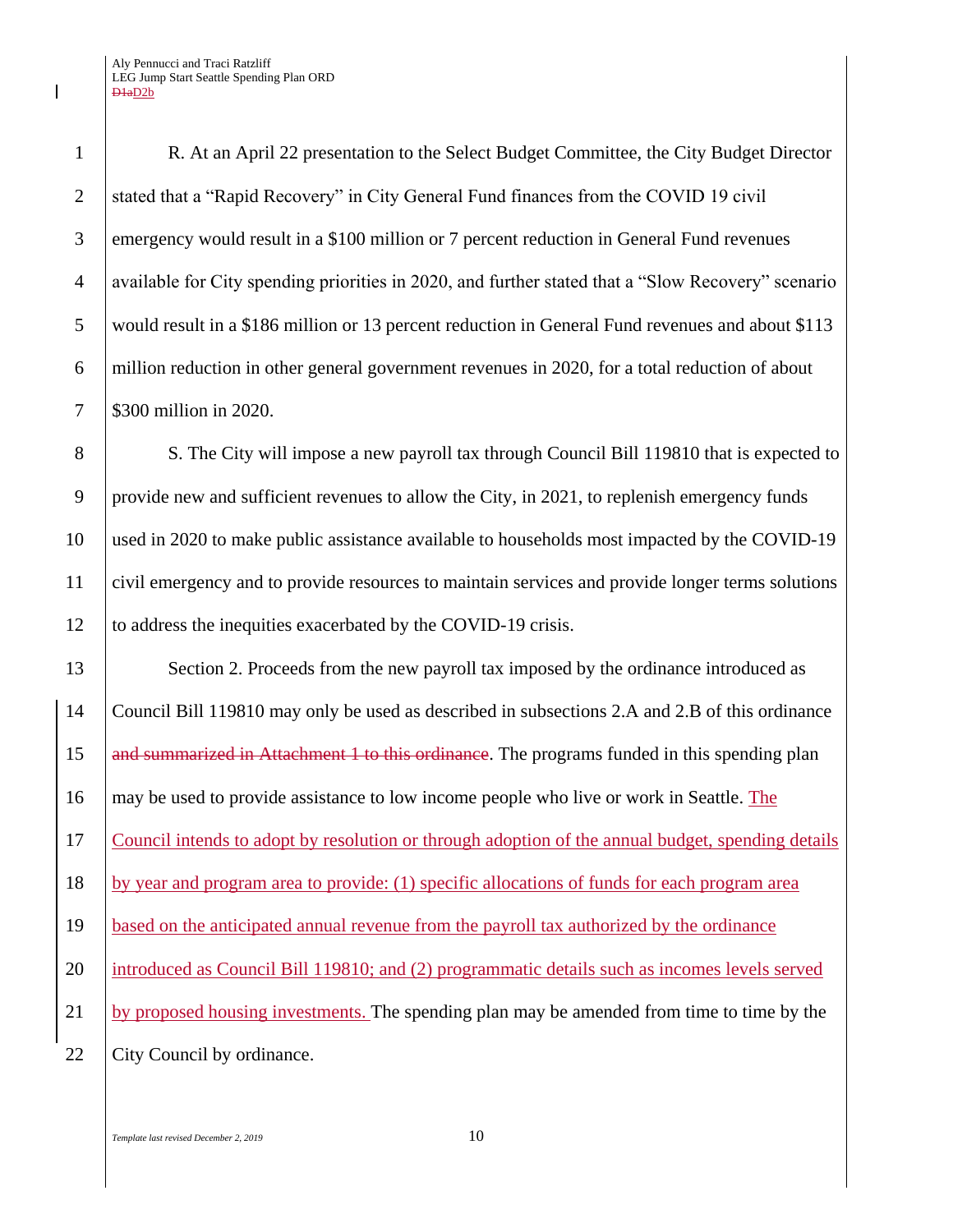1 A. In 2021, the first \$86 million may be used to replenish the City's Emergency Fund and Revenue Stabilization Fund balance that was reduced in 2020 to fund programs that address the economic impacts caused by COVID-19. Any remaining proceeds from the payroll tax are intended to be used as follows:

 $\frac{1}{5}$  1. Up to five percent may be used to administer the payroll tax authorized by the 6 | ordinance introduced as Council Bill 119810 and to administer the investments described in 7 Subsections 2.A.2 and 2.A.3 of this ordinance. If less than five percent of remaining funds is 8 examplementation and administration, any remaining funds may be used for other 9 programs and services described in subsections 2.A.2 through 2.A.4 of this ordinance.

10 2. Seventy-five percent may be used to (1) provide continuity of services and 11 programs administered or supported by the City prior to the COVID-19 crises that, absent the 12 support from the payroll tax revenue, would see a reduction in funding; and  $(2)$  funding to 13 support increased costs and the expansion of services and programs administered or funded by 14 the City that support low-income communities, immigrant and refugee communities, people 15 experiencing homelessness or housing insecurity, people experiencing food insecurity, and to 16 fund other City programs and services that address the needs of low-income households and 17 Small businesses. It is the Council's intent that funding is prioritized for investments in services 18 and programs that service lower-income neighborhoods.

19 3. Twenty percent may be used to continue some funding forextend funding for 20 the programs and services that received funding in 2020 as described in the ordinance introduced 21 as Council Bill 119812.

22 B. In all subsequent years, the proceeds from the payroll tax will be allocated as 23 described in the resolution intended by this section or through adoption of the annual budget and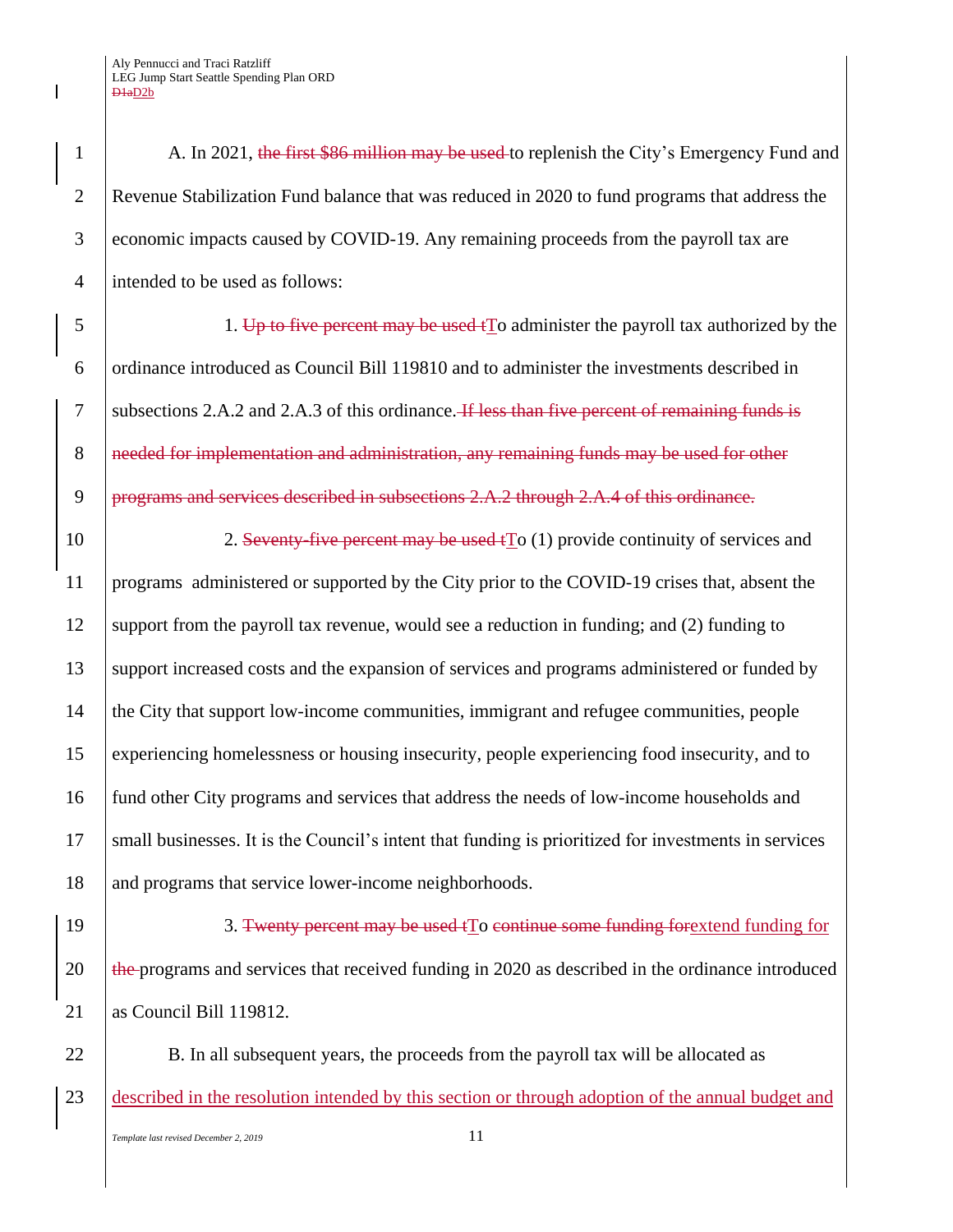**further described in an implementation plan adopted by the City Council biennially, with the first** 2 plan adopted in 2021 for spending in years 2022 and 2023. The intent is to allocate funding as follows use the proceeds from the payroll tax authorized by the ordinance introduced as Council Bill 119810 as follows:

 $5 \mid$  1. Up to five percent of the proceeds may be used to  $\Gamma$ <sup>o</sup> administer the payroll tax 6 authorized by the ordinance introduced as Council Bill 119810 and to administer the investments 7 described in subsections 2.B.2 through 2.B.4 5 of this ordinance. If less than five percent of 8 Femaining funds are needed for administration, any remaining funds may be used for other 9 programs and services described in subsections 2.B.2 through 2.B.4 of this ordinance.

10 10 2. Housing and services. Sixty-five percent of the proceeds may be used to 11 | support (1) capital costs associated with the construction or acquisition of rental housing for low-12 income households, including but not limited to people with disabilities, the elderly, low-wage 13 working people, homeless individuals and families, and families with children; (2) operating and 14 Services costs of rental housing serving households at or below 30 percent of area median 15 income (AMI); and (3) associated infrastructure to support the ongoing operations costs for the 16 housing, such as maintenance, retrofitting, and energy efficient upgrades to support the housing;  $17$  and (4) rental assistance programs. Of the proceeds proposed for housing and services, the 18 Council intends that 70 percent will support housing serving households with incomes at or 19 below 30 percent of AMI and 30 percent will support housing serving households with incomes 20 at or below 50 percent of AMI, provided that such projects include units serving some 21 | households at or below 30 percent of AMI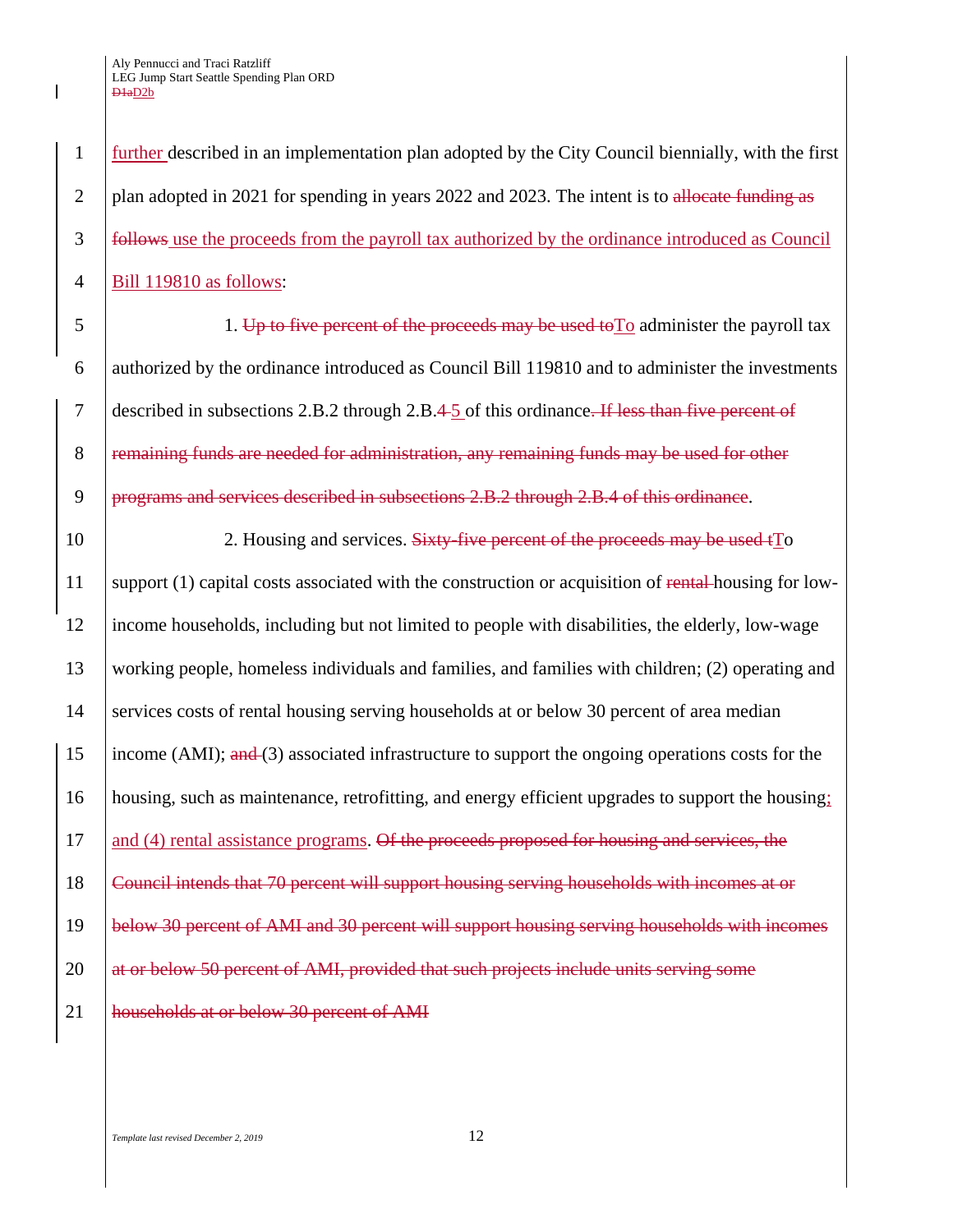| $\mathbf{1}$     | It is the Council's intent that new construction of housing projects funded with                               |  |  |  |
|------------------|----------------------------------------------------------------------------------------------------------------|--|--|--|
| $\overline{2}$   | this tax will be built consistent with the City's Housing Funding Policies as adopted by                       |  |  |  |
| 3                | Ordinance 119531, or as may be amended. These include, but are not limited to:                                 |  |  |  |
| $\overline{4}$   | a. Requirements and goals that advance labor equity outcomes, such as:                                         |  |  |  |
| 5                | the payment of prevailing wages, apprenticeship utilization, and employment of Women and                       |  |  |  |
| 6                | Minority Owned Businesses. Imposing additional requirements including, but not limited to:                     |  |  |  |
| $\boldsymbol{7}$ | preferred entry to apprenticeship programs, requirements for pre-apprenticeship, mentoring or                  |  |  |  |
| $8\,$            | other training programs, and utilization of workers from economically distressed areas, will be                |  |  |  |
| 9                | considered for new construction housing projects based on the results of the evaluation of the 2 <sup>nd</sup> |  |  |  |
| 10               | and Mercer housing pilot project, expected in mid-2021. The implementation plan that will be                   |  |  |  |
| 11               | adopted by the City Council in 2021 will guide spending for 2022 and 2023, and may impose                      |  |  |  |
| 12               | further labor equity-related requirements for new construction projects and recommend any                      |  |  |  |
| 13               | needed amendments to the City's Housing Funding Policies to impose such requirements.                          |  |  |  |
| 14               | b. Prioritize projects that advance equitable development goals and                                            |  |  |  |
| 15               | address displacement, including those proposed or supported by local, community-based, non-                    |  |  |  |
| 16               | profit organizations that are culturally relevant and historically rooted, particularly when the               |  |  |  |
| 17               | project site is in an area that is at high risk for displacement.                                              |  |  |  |
| 18               | c. Utilize well-located publicly owned properties to achieve cost savings                                      |  |  |  |
| 19               | for affordable housing development through reduced or no-cost land transfers, favorable                        |  |  |  |
| 20               | purchase terms, and efficient funding and disposition processes.                                               |  |  |  |
| 21               | 3. Ten percent of the proceeds may be used to support the Equitable                                            |  |  |  |
| 22               | Development Initiative (EDI). Funding may be used to support community-initiated equitable                     |  |  |  |
| 23               | development projects that advance economic mobility and opportunity, prevent residential,                      |  |  |  |
|                  | 13<br>Template last revised December 2, 2019                                                                   |  |  |  |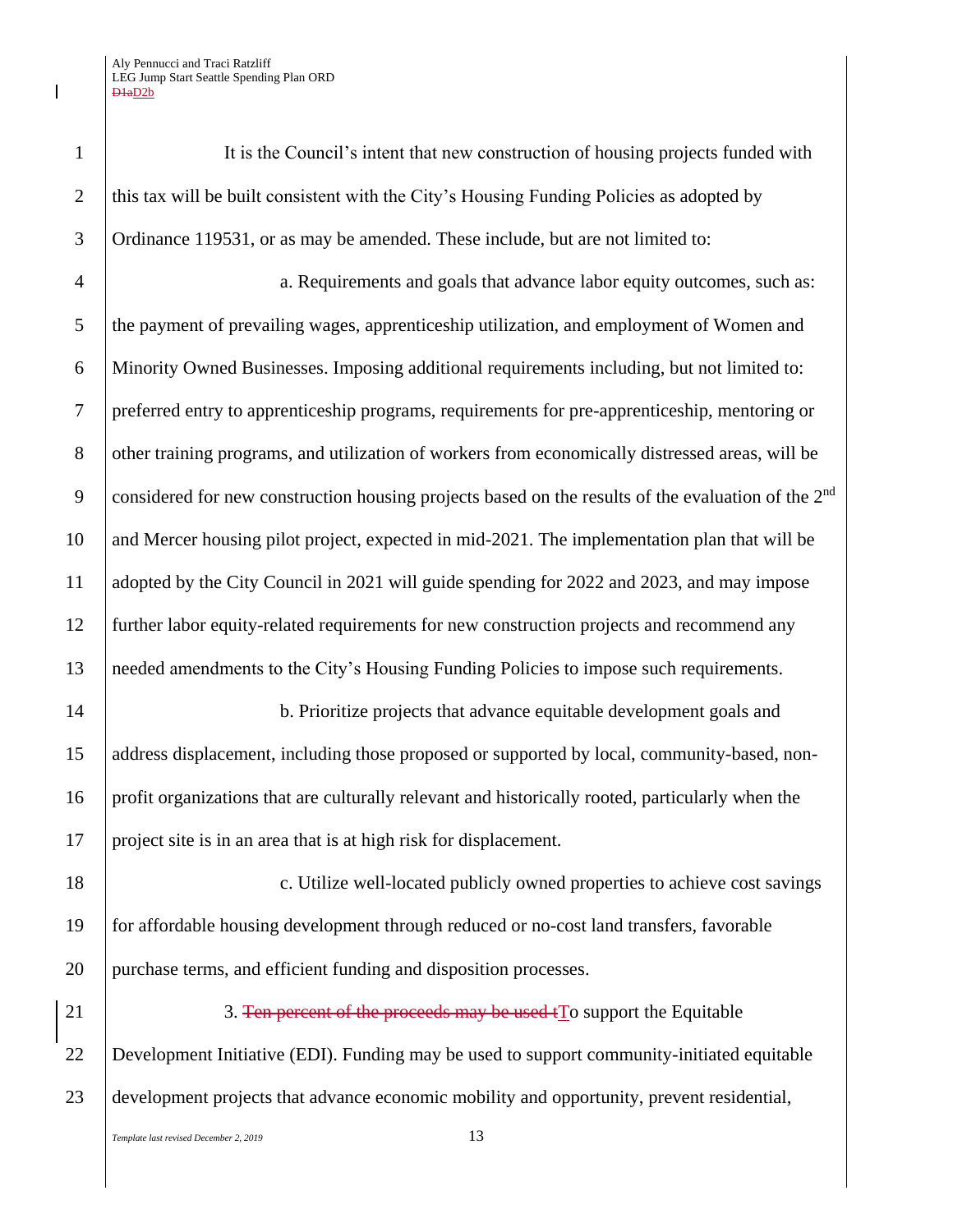1 commercial, and cultural displacement, build on local cultural assets, promote transportation 2 mobility and connectivity, develop healthy and safe neighborhoods, and enable equitable access 3 to all neighborhoods. Funds would be appropriated to the Office of Planning and Community 4 Development and allocated through the EDI's existing established funding process for awarding 5 EDI grants. This funding may be used to support both the non-housing and affordable housing 6 components of EDI projects. Investments in EDI projects that include an affordable housing 7 eomponent will be prioritized. 8 4. Twenty percent of the proceeds may be used to support local businesses and 9 tourism to spur the local economic recovery, and to provide economic stability for the city's 10 workforce. Investments will prioritize programs and services that diversify the local economy

12 **partnerships with organizations whose work focuses on innovative workforce strategies that** 13 Support and create jobs with strong pay and benefits. This will include:

11 and improve job quality, including investing in labor-management training programs and

14 **a.** At least \$650,000 in 2022 to contract with an organization with 15 expertise and experience in developing a plan and can act as a catalyst to launch programs and 16 Services that will help transition a just local economy that provides stable, safe, and healthy 17 family sustaining jobs. The Council expects that, in 2021, the Executive will convene a group 18 **that includes, but is not limited to, representatives from City departments, labor organizations,** 19 and small businesses, to develop the scope of work and to select a firm to carry out this work in 20 2022.

21 **b.** Any remaining funds will be used to invest in individuals' businesses, activities 22 that promote and support business districts and tourism, and to support business organizations 23 focused on retaining and growing the workforce, including job training programs that provide a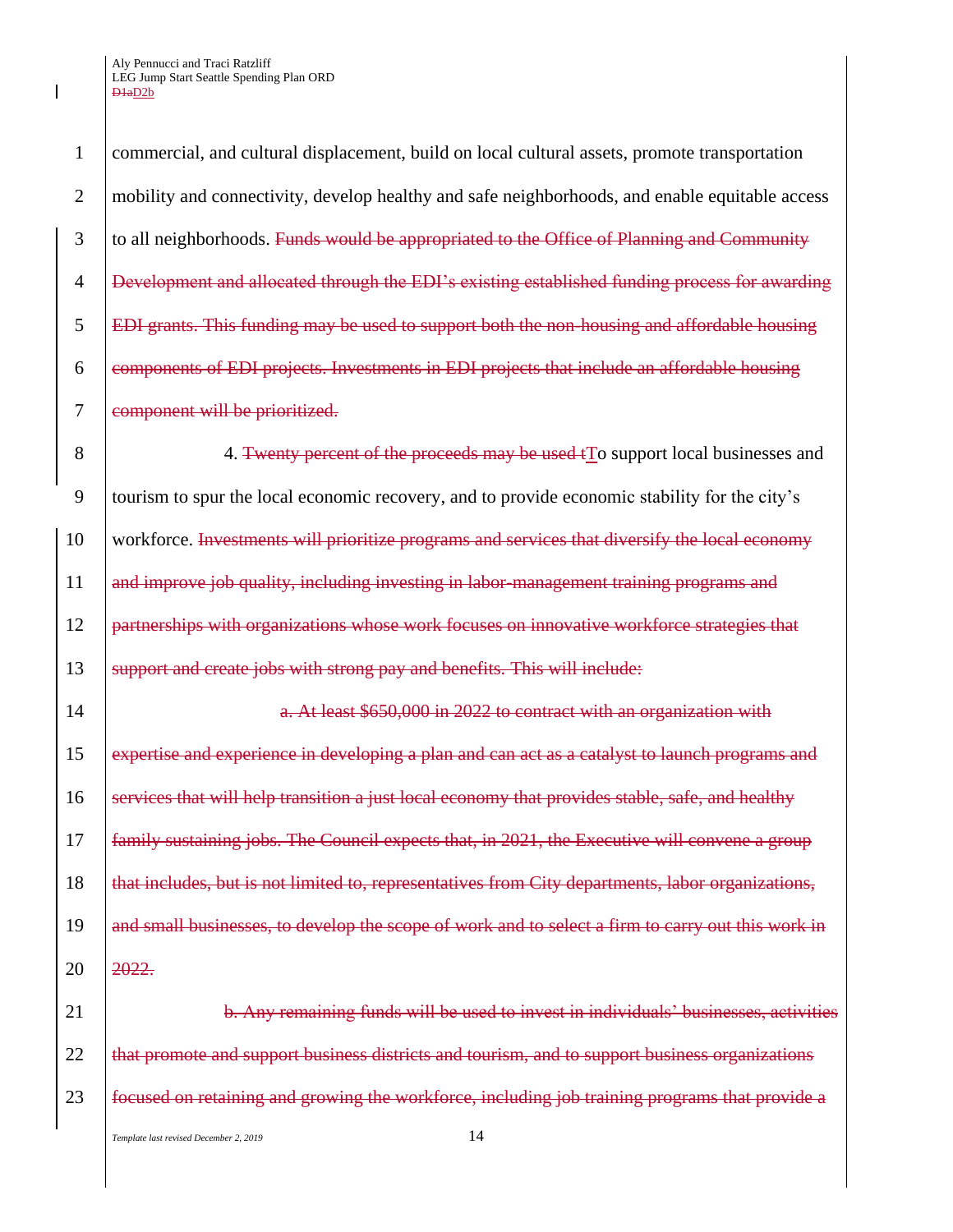$\mathbf I$ 

| $\mathbf{1}$   | path to careers that provide family sustaining wages and benefits. Preference will be given to  |  |
|----------------|-------------------------------------------------------------------------------------------------|--|
| $\overline{2}$ | businesses and business organizations who provide a safe, healthy, and economically beneficial  |  |
| 3              | working environment for its employees by providing the following, including but not limited to: |  |
| $\overline{4}$ | codes of conduct, health care benefits, educational benefits, retirement benefits, living wage  |  |
| 5              | standards, and entering into a labor peace agreement with employees.                            |  |
| 6              | 5. For investments that advance Seattle's Green New Deal as described in                        |  |
| $\tau$         | Resolution 31895. Investments should be prioritized in communities historically most harmed by  |  |
| 8              | economic, racial, and environmental injustice.                                                  |  |
| 9              | Section 3. On or before June 30, 2021, the Executive is requested to submit an                  |  |
| 10             | Implementation Plan for the payroll tax spending for years 2022 and beyond to the City Council  |  |
| 11             | that includes:                                                                                  |  |
| 12             | A. Specific spending proposal for years 2022 and beyond;                                        |  |
| 13             | B. Proposed outcomes for each funded program or service;                                        |  |
| 14             | C. How the programs or services will be implemented (i.e., responsible department,              |  |
| 15             | funding processes, etc.);                                                                       |  |
| 16             | D. Proposed policies for implementing funded programs or services $\frac{1}{2}$                 |  |
| 17             | E. Recommended modifications to the City's Housing Funding policies imposing new                |  |
| 18             | labor equity outcomes for new construction housing projects, if appropriate; and                |  |
| 19             | F. Proposal for the detailed roles and responsibilities for the Oversight Committee             |  |
| 20             | described in Section 5 of this ordinance.                                                       |  |
| 21             | The Executive, with the support of the Seattle Office for Civil Rights, will conduct racial     |  |
| 22             | equity analysis on the proposed implementation plan prior to submittal to the City Council. The |  |
| 23             | completion of this analysis should not delay submittal of the Implementation Plan by June 30,   |  |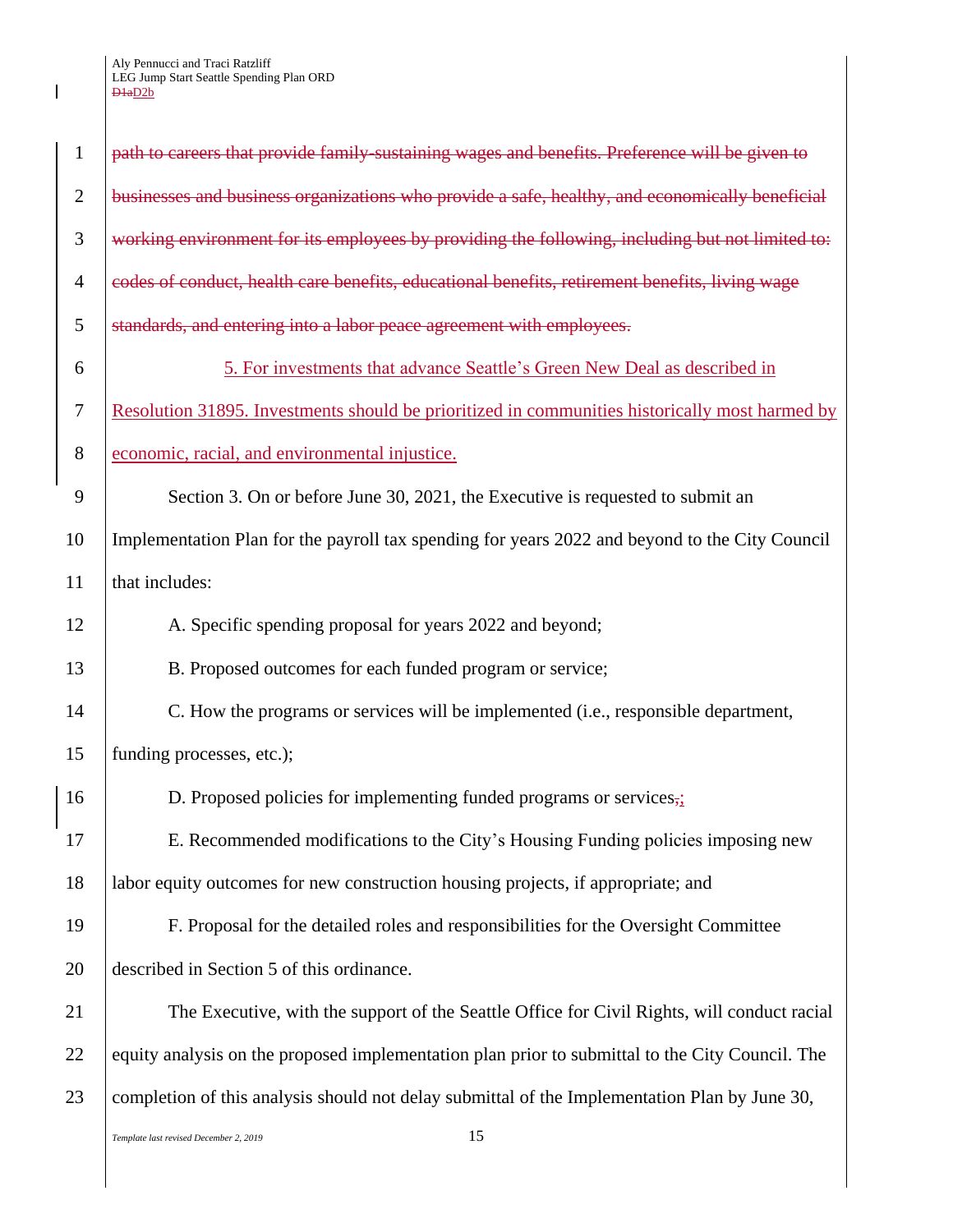18 number 1 through 9.

23 2. Positions 3 and 4 shall represent labor.

*Template last revised December 2, 2019* 16

1 2021. The Executive is expected to work cooperatively with the City Council in the development 2 of this implementation plan to ensure it is consistent with the proposed spending plan.

3 Section 4. A new Section 3.35.100 is added to the Seattle Municipal Code as follows:

## 4 **3.35.100 Payroll Tax Oversight Committee**

 A. There is established an Oversight Committee for the purpose of providing oversight on  $\overline{6}$  the services and programs supported by the payroll tax and the impacts of this tax on the number of jobs and businesses in the City, and other data that directly relates to measuring the impact of 8 this tax on the City's economy. The Oversight Committee shall provide an annual report that provides this information to the Mayor and the City Council. The Oversight Committee shall consult with the Coalition of City Unions, Small Business Advisory Council, Housing Levy Oversight Committee, the Green New Deal Oversight Board and other oversight bodies that monitor programs and services similar to those supported by the payroll tax. The Committee may elect officers and establish rules of procedure, including what shall constitute a quorum. The Director of Neighborhoods or such other department head as may be designated by the Mayor shall provide the Committee such information as is necessary for the Committee to determine the 16 Status of individual programs and projects.

17 B. The Oversight Committee shall consist of nine voting members, appointed to positions

19 1. Position 1 shall be a City employee appointed by the Mayor or designee; position 2 shall be a City employee appointed by the City Council; positions 3 through 9 shall be persons outside City government. Positions 3, 5, and 7 shall be appointed by the Mayor. Positions 4, 6, 8 and 9 shall be appointed by the City Council.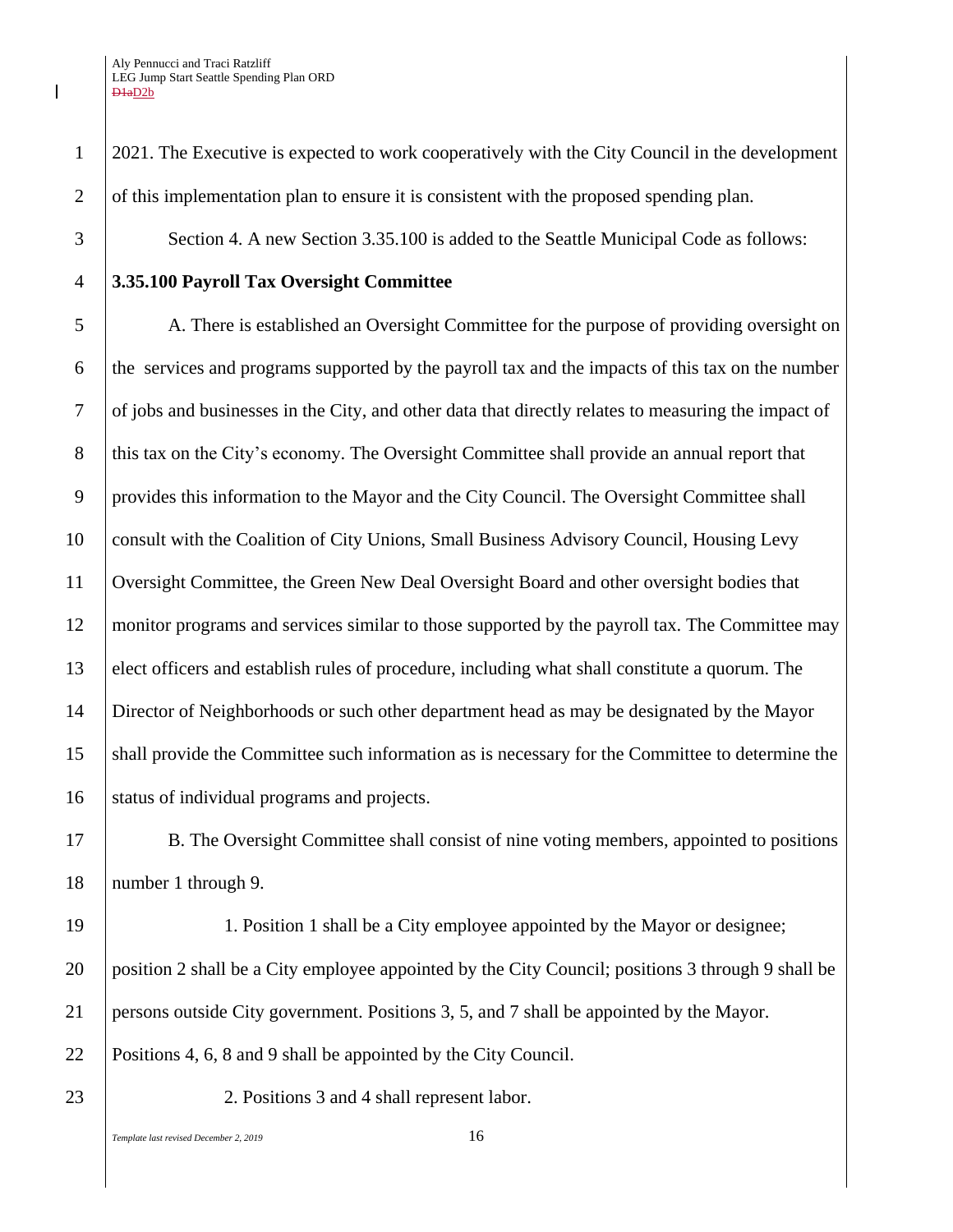| $\mathbf{1}$   | 3. Positions 5 and 6 shall represent business.                                                       |  |  |
|----------------|------------------------------------------------------------------------------------------------------|--|--|
| $\overline{2}$ | 4. Positions 7 and 8 shall represent community organizations that reflect the                        |  |  |
| 3              | diversity of the City.                                                                               |  |  |
| $\overline{4}$ | 5. Position 9 shall represent communities that will benefit from the proposed                        |  |  |
| 5              | spending.                                                                                            |  |  |
| 6              | 6. The appointing authority may remove any member who is absent from two or                          |  |  |
| $\overline{7}$ | more consecutive meetings without cause.                                                             |  |  |
| 8              | C. No more than three committee members appointed by the Mayor and no more than                      |  |  |
| 9              | two committee members appointed by the City Council shall be an officer, director, board             |  |  |
| 10             | member, trustee, partner, or employee of an entity that receives or competes for funding under       |  |  |
| 11             | this ordinance; or be a member of the immediate family of, or an individual residing with, an        |  |  |
| 12             | officer, director, board member, trustee, partner, or employee of an entity that receives or         |  |  |
| 13             | competes for funding under this ordinance; or be a person seeking or having an arrangement           |  |  |
| 14             | concerning future employment with an entity that receives or competes for funding under this         |  |  |
| 15             | ordinance. For the purposes of this Section 3.35.100, an individual's "immediate family" means       |  |  |
| 16             | the individual's spouse, domestic partner, child, child of a spouse or domestic partner, sibling-in- |  |  |
| 17             | law, parent, parent of a spouse or domestic partner, a person for whom the individual acts as a      |  |  |
| 18             | guardian, or a person claimed as a dependent on the individual's most recent federal income tax      |  |  |
| 19             | return. Subject to the preceding sentence and applicable law, an individual serving as an officer,   |  |  |
| 20             | director, board member, trustee, partner, or employee of an entity that receives or competes for     |  |  |
| 21             | funding under this ordinance, or who has an interest in such an entity, shall not thereby be         |  |  |
| 22             | disqualified from serving on the Committee, but shall fully disclose any such relationships and      |  |  |
| 23             | shall not vote on any matter in which the interest of such entity is directly involved.              |  |  |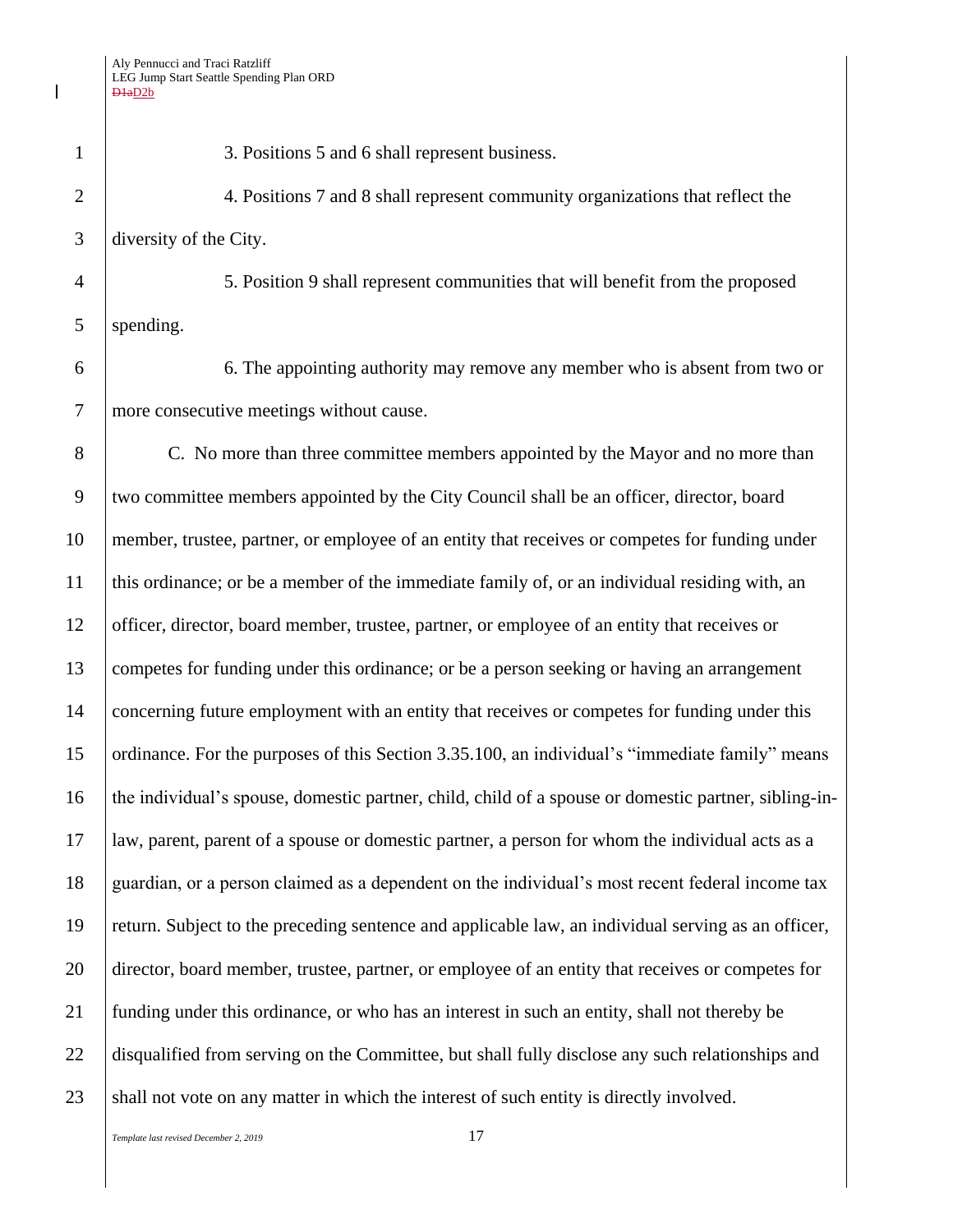D. Upon the resignation, retirement, death, incapacity, or removal of a member, the 2 authority appointing such member may appoint a replacement for the balance of the term. E. The initial terms of positions 1, 3, 5, 7, and 9 shall be two years; the initial terms of positions 2, 4, 6, and 8 shall be three years; all subsequent terms shall be three years. Any vacancy in an unexpired term shall be filled in the same manner as the original appointment. A member whose term is ending may continue on an interim basis as a member with voting rights until such time as a replacement for that position has been appointed by the City Council or 8 confirmed by the City Council.

 F. Members shall serve without pay, except that members may request compensation of  $10\quad$  \$50 per hour served if participating on the committee presents a financial hardship. Upon such request, the Director of Neighborhoods is authorized to expend funds in the Department of Neighborhood's budget for this purpose. No money may be expended for services rendered prior to a request being filed with the Director.

14 Section 5. Severability. The provisions of this ordinance are declared to be separate and severable. The invalidity of any clause, sentence, paragraph, subdivision, section, or portion of this ordinance, or the invalidity of its application to any person or circumstance, does not affect the validity of the remainder of this ordinance or the validity of its application to other persons or circumstances.